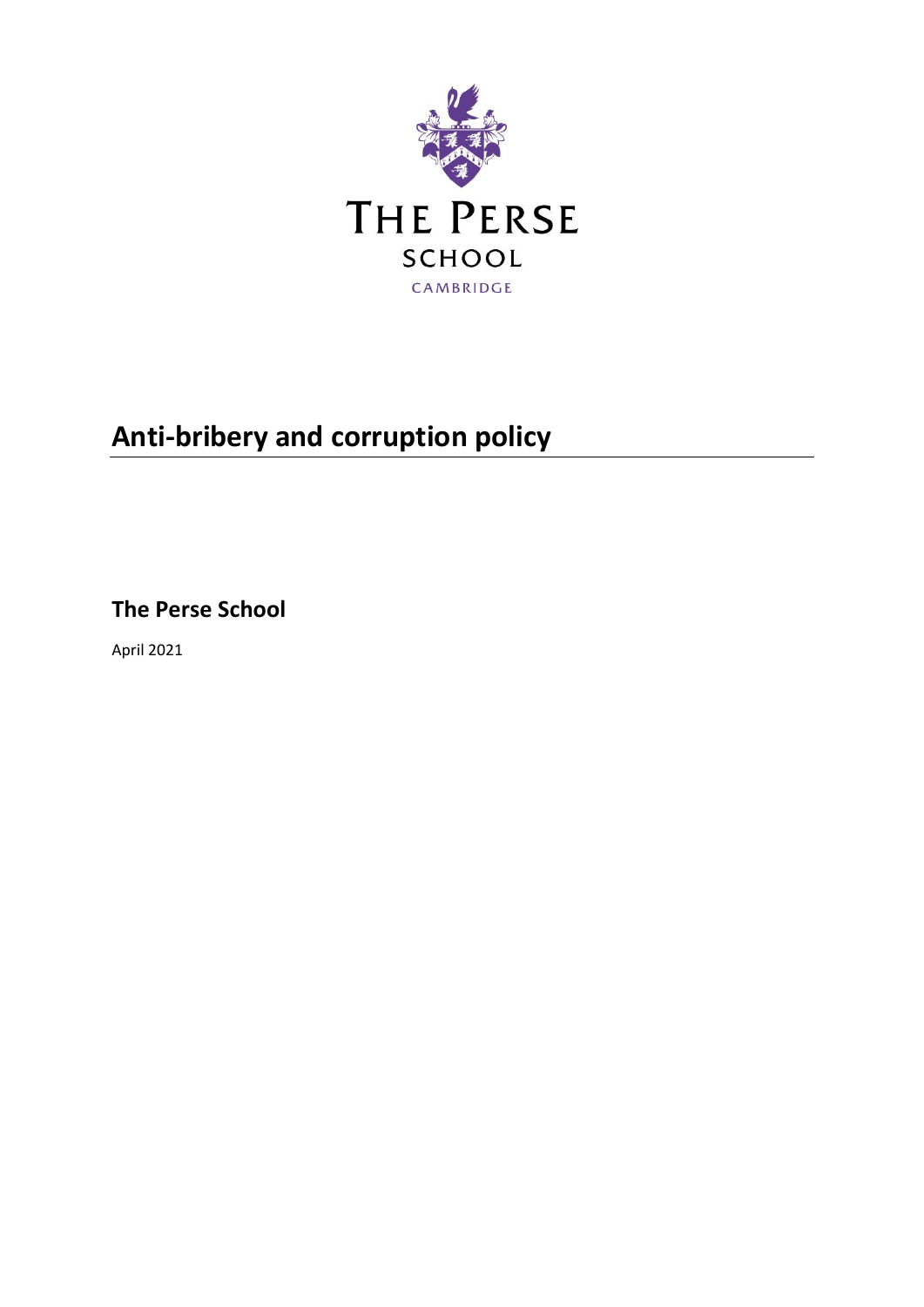# Contents

| $\label{eq:1} \begin{minipage}{0.9\linewidth} \textbf{Introduction} \end{minipage} \begin{minipage}{0.9\linewidth} \textbf{Introduction} \end{minipage}$ |  |
|----------------------------------------------------------------------------------------------------------------------------------------------------------|--|
|                                                                                                                                                          |  |
|                                                                                                                                                          |  |
|                                                                                                                                                          |  |
|                                                                                                                                                          |  |
| Donations                                                                                                                                                |  |
| Reporting                                                                                                                                                |  |
| Records                                                                                                                                                  |  |
| Detriment                                                                                                                                                |  |
|                                                                                                                                                          |  |
|                                                                                                                                                          |  |
|                                                                                                                                                          |  |
|                                                                                                                                                          |  |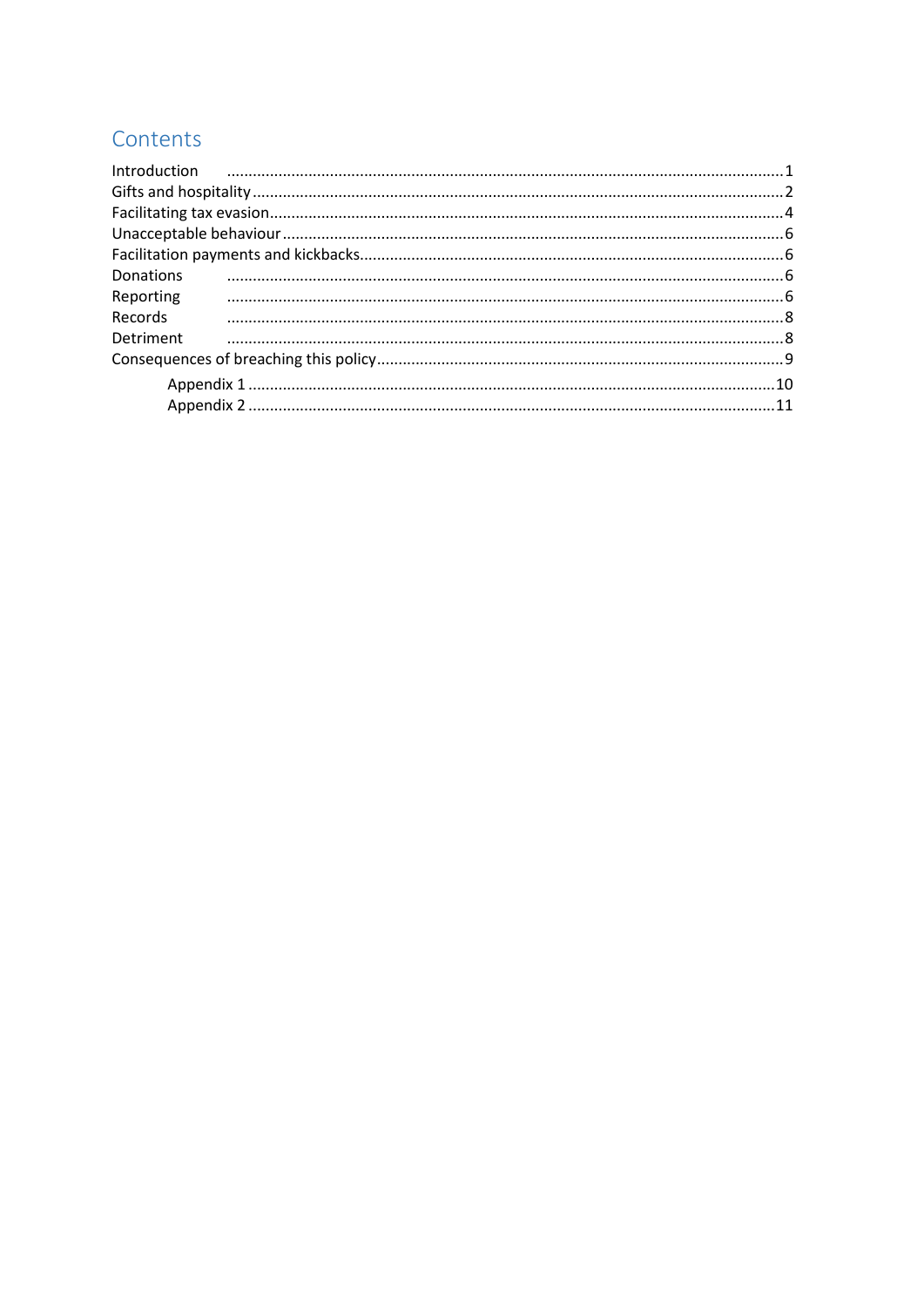# <span id="page-2-0"></span>**Introduction**

- 1 **Commitment:** The School is committed to implementing effective measures to prevent, monitor and eliminate the risks of bribery, of the facilitation of tax evasion and to enforce effective systems to counter bribery and the facilitation of tax evasion.
- 2 **Definition of the School**: In this policy, **the School** means the Perse School which comprises the Perse Pelican Nursery and Pre Preparatory School including the EYFS setting (**the Pelican School**), the Perse Preparatory School (**the Prep School** and the Perse Upper School (**the Upper School**).
- 3 **Application:** This policy applies to all Staff working for the School or the School's wholly owned subsidiary company TPSCI, whether paid or unpaid, whatever their position, role or responsibilities and **Staff** includes employees, governors, contractors, and volunteers. It also applies to any other person or body, who acts or performs services for or on behalf of the School or TPSCI.
- 4 **Conduct:** The School conducts its business activities in the UK and overseas in an honest and ethical manner. The School will not tolerate any form of bribery and / or corruption by, or of, its Staff, nor their facilitation of tax evasion. The School will not conduct business with third parties that do not support the School's position on bribery, corruption and the facilitation of tax evasion.
- 5 **Purpose:** The purpose of this policy is to:
	- 5.a set out the School's responsibilities, and of those working for the School, in observing and upholding its position on bribery, corruption and the facilitation of tax evasion; and
	- 5.b provide information and guidance to those working for the School on how to recognise and deal with bribery and corruption issues.
- 6 **Definition of a bribe:** A bribe is an inducement or reward offered, promised or provided in order to gain any commercial, contractual, regulatory or personal advantage.
- 7 **Definition of corruption:** In this policy, corruption means the abuse of, or enticement of another to abuse, entrusted power for private gain.
- 8 **Definition of tax evasion and the facilitation of tax evasion:** In this policy, tax evasion means avoiding, reducing, or delaying payment of tax in a criminal way. It includes: fraudulent conduct intended to prejudice HM Revenue and Customs or the Department for Work and Pensions; taking steps with a view to the fraudulent evasion of tax; and being knowingly concerned in the fraudulent evasion of tax. In this policy the facilitation of tax evasion refers to facilitating it in a criminal way. This includes aiding and abetting a tax evasion offence or being knowingly concerned in or taking steps with a view to the evasion of tax by another person. In this policy tax evasion and the facilitation of tax evasion include conduct which is criminal under foreign law and which would have been criminal had it been carried out against UK tax authorities or in the UK.
- 9 **Definition of third party:** Third party means any individual or organisation Staff come into contact with during the course of their work for the School. This includes parents, carers or guardians of current or prospective pupils, suppliers, distributors, business contacts, agents, advisers, government and public bodies, including their advisors, representatives and officials, politicians and political parties.
- 10 **Definition of Line manager**: For the purposes of this policy, the line managers for Staff are as follows: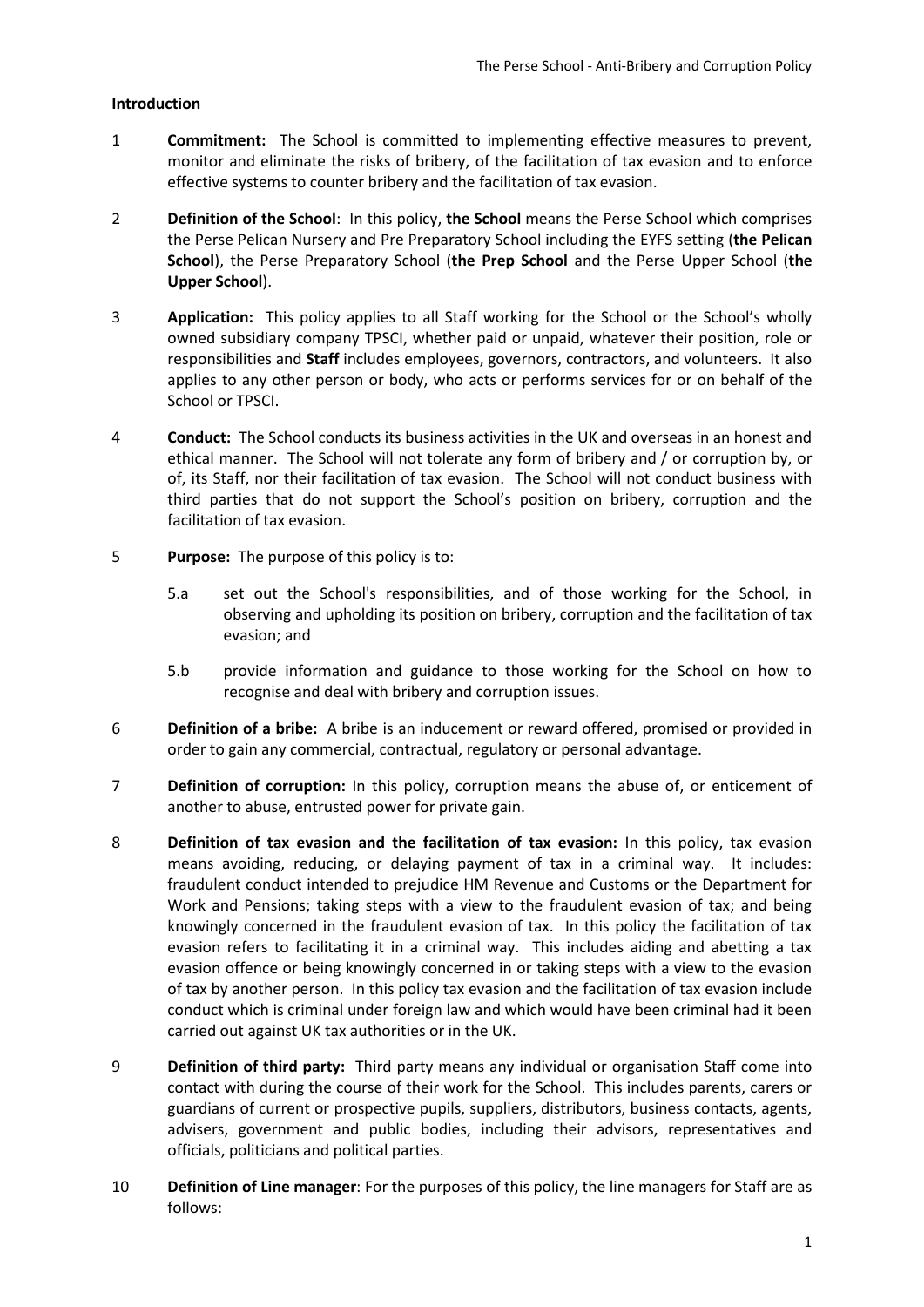- 10.a Governors: The Chair of the Governors' Finance & Purposes Committee
- 10.b The Head of the Upper School and the Bursar: The Chair of the Governors' Finance & General Purposes Committee
- 10.c Head of the Pelican: the Head of the Prep
- 10.d The Head of the Prep and the Deputy Heads of the Upper: the Head of the Upper
- 10.e Other teaching staff at the Upper School: the Senior Deputy Head
- 10.f Other teaching staff at the Prep School: the Head of the Prep
- 10.g Other teaching staff at the Pelican School: the Head of the Pelican
- 10.h Other support staff: the Bursar
- 10.i Contractors and other third parties who act or perform services for or on behalf of the School: the Bursar
- 10.j Volunteers: the Senior Deputy Head (Upper School volunteers), the Head of the Prep (Prep School volunteers), the Head of the Pelican (Pelican School volunteers).

#### <span id="page-3-0"></span>**Gifts and hospitality**

- 11 **Hospitality:** This policy does not prohibit the School's normal and appropriate hospitality and other benefits (given and received) to or from third parties.
- <span id="page-3-1"></span>12 **Prohibited gifts and hospitality:** The School prohibits the accepting of gifts or hospitality from, or the giving or promising of gifts or hospitality to, a third party in the following circumstances:
	- 12.a they are made with the intention of influencing a third party to obtain or retain business or a business advantage, or to reward the provision or retention of business or a business advantage, or in explicit or implicit exchange for favours or benefits;
	- 12.b they are known or suspected to be offered or provided by a third party with the expectation that a business advantage will be provided by the School in return;
	- 12.c they are made in explicit or implicit exchange for favours or benefits or with the apparent intention of securing some advantage from a member of Staff;
	- 12.d they contravene the law;
	- 12.e they are given in a member of Staff's name, not in the name of the School;
	- 12.f they include cash or a cash equivalent such as gift certificates or vouchers except where specifically authorised by the Bursar (e.g. as a thank you for visiting speakers or others who have given their time to the School free of charge);
	- 12.g taking into account the reason for the gift, they are of an inappropriate type and value and given at an inappropriate time;
	- 12.h they are given secretly; or
	- 12.i where a third party is a government official or a representative, or a politician or a political party.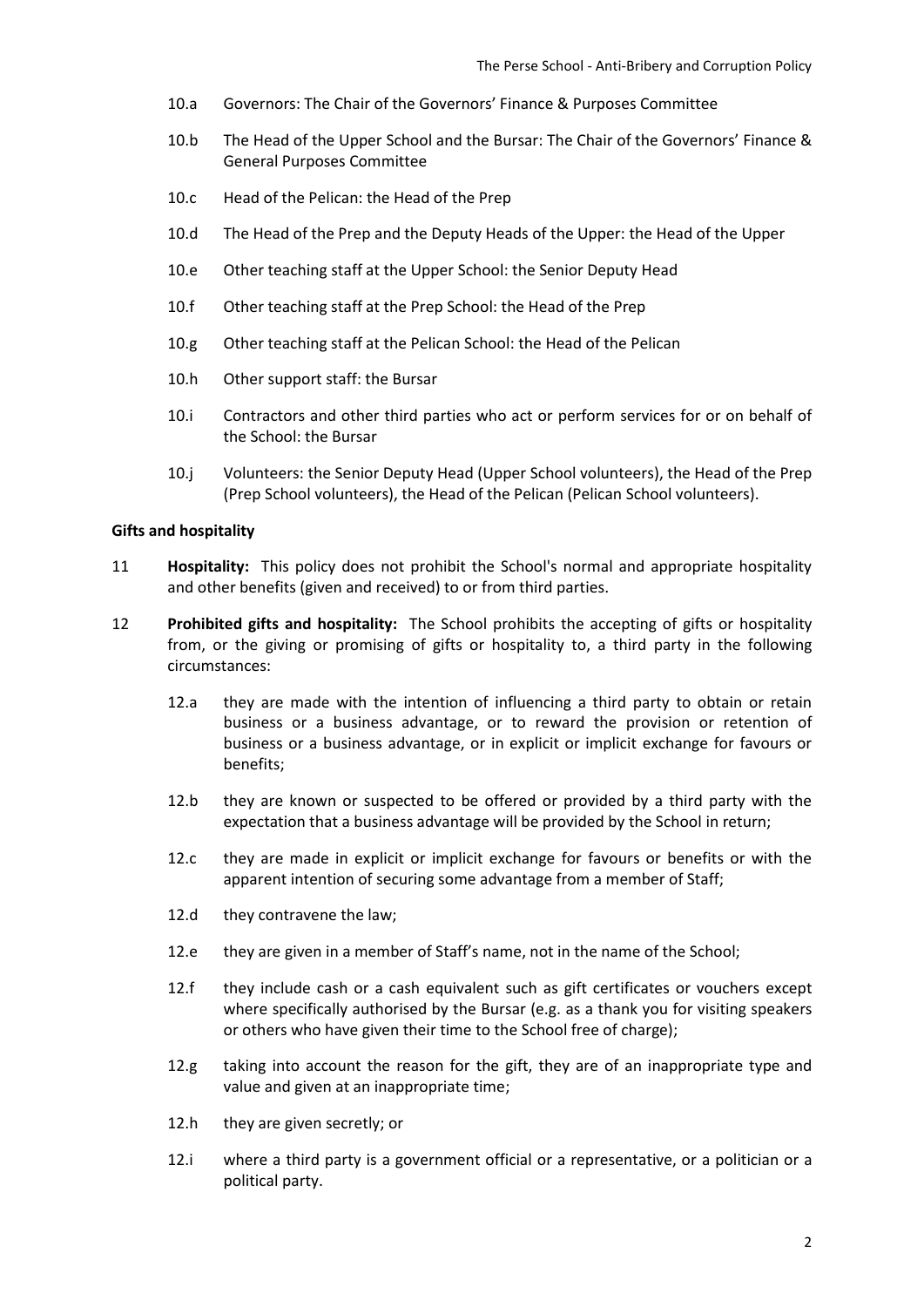It is expressly prohibited for a member of staff to accept hospitality from an organisation or individual actively involved in a tender process at the School, except where this is provided as part of a fact finding visit or meeting.

It is also expressly prohibited for a member of staff to accept any gift or benefit from an organisation or individual that is actively involved in discussing an application for entry of a pupil to the School.

- <span id="page-4-0"></span>13 **Appropriate hospitality:** It is accepted that, in the course of their normal duties, members of Staff will sometimes receive conventional hospitality including, but not limited to:
	- 13.a working meals including meals taken in the course of meetings or training schemes;
	- 13.b meals provided by other organisations or individuals during fact finding or information sharing events;
	- 13.c attendance at formal functions as a representative of the School; a formal function is an event promoted by an organisation or individual, usually ceremonial in nature, for which an official invitation is issued to and accepted on behalf of the School;
	- 13.d attendance at formal social functions in relation to which invitations have been issued to a number of Staff members and / or to a number of individuals from different organisations; and
	- 13.e attendance at informal gatherings or shared events such as meetings with representatives of other schools and organisations or individuals for the purposes of sharing good practice.
- 14 Offers of hospitality which exceed the norms set out in [13](#page-4-0) above should usually be refused. In particular:
	- 14.a inducements which could lead to a contractual position between the School and a supplier, contractor or consultant should be avoided;
	- 14.b substantial or repeated offers of travel or accommodation or invitations to social functions should not usually be accepted; and
	- 14.c substantial or repeated offers of meals or invitations to, and / or tickets for, sporting, cultural or social events, particularly from the same source, should not usually be accepted.
- 15 Particular care should be taken when offered any form of hospitality from a person or organisation which has, or is hoping to have, a contractual relationship with the School. If Staff have any doubt about whether to accept any hospitality offered to them, they should refer the matter to their line manager.
- 16 **Approval of Hospitality**: Before accepting any offers of hospitality or other benefits of £50 or over in value, Staff must seek the approval of their line manager.
- 17 **Registration of Hospitality**: The School maintains a register in respect of the acceptance of offers of benefits and hospitality over the values specified in section [18](#page-4-1) below. It is held by the Bursar and is open to inspection by the School's internal and external auditors. The Bursar will provide the Governor's Audit and Risk committee with an annual report on the register of benefits and hospitality.
- <span id="page-4-1"></span>18 **Value of Hospitality and Benefits**: Where a member of Staff receives hospitality or other benefits, or a series of hospitality or other benefits, from the same organisation or individual in one year with a cumulative value of £100 or over when taken together, these must also be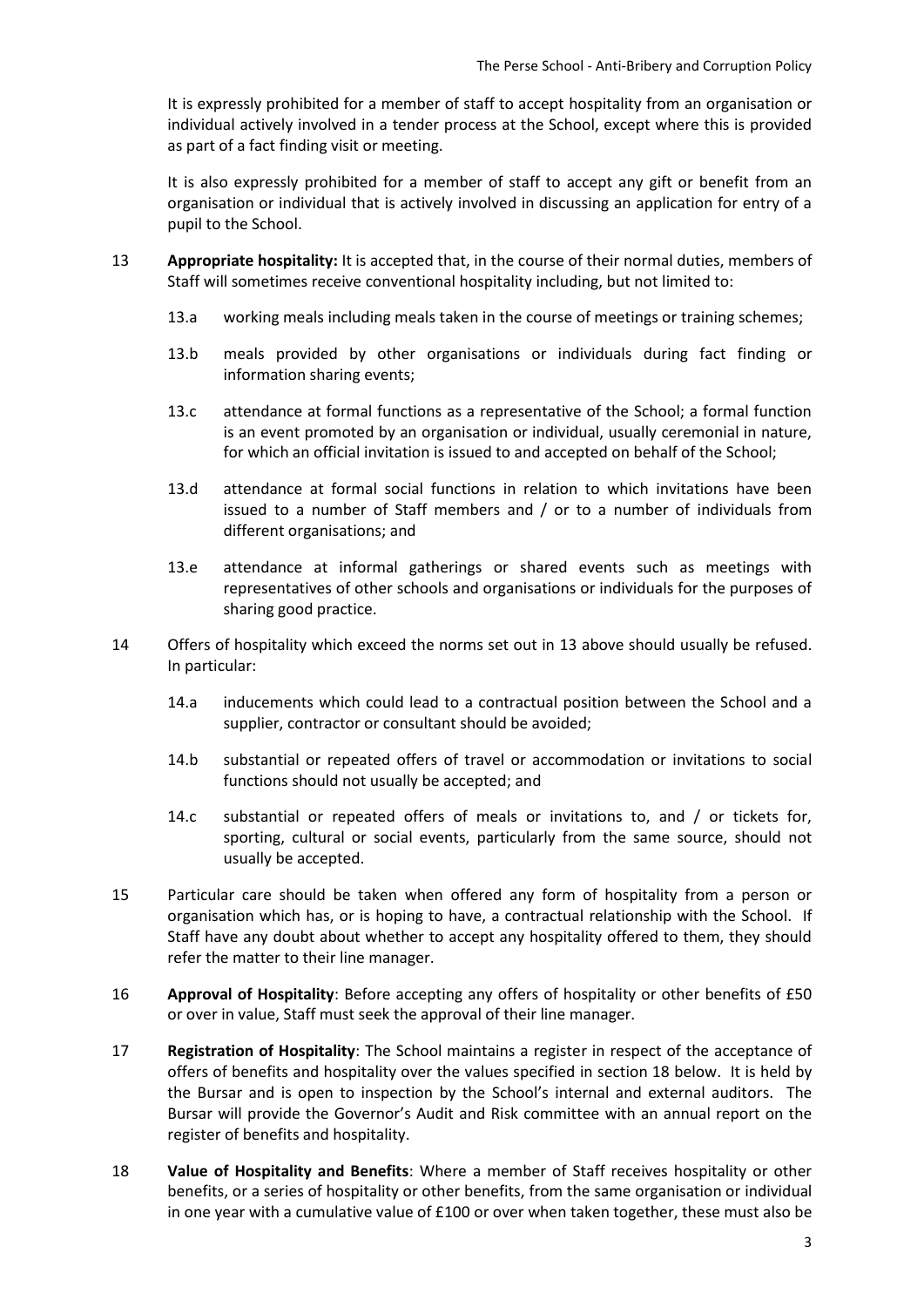formally registered within 28 days of receipt using the declaration in [Appendix 1](#page-11-0) to this policy.

- 19 **Appropriate gifts**: Staff are permitted to receive small gifts from pupils or parents (e.g. at the end of the year or Christmas) or from other third parties if the following conditions are met:
	- 19.a it is not a prohibited gift as defined i[n 12](#page-3-1) above;
	- 19.b the gift has a value of £50 or less either individually or cumulatively from one source in any one academic year;
	- 19.c the gift has a value of £50 or more but results from a collection of small individual contributions from separate sources e.g. a wedding gift given by pupils in a teacher's tutor group. Receipt of such gifts must be formally registered within 28 days using the declaration in Appendix 1 to this policy; and
	- 19.d it is appropriate in the circumstances (e.g. it is given as a "thank you" for providing extra tuition or support).
- <span id="page-5-1"></span>20 Other than in the case of gifts as described in [19.c](#page-5-1) above, any gift or gifts of more than £50 in value either individually or cumulatively from one source in any one academic year must be politely refused, or, if inadvertently accepted, returned or given to another charity. Details of the receipt of such a gift must be reported to the member of Staff's line manager. Details of the receipt of such a gift which is then given to another charity must be reported to the Bursar.
- 21 If unsolicited gifts of a substantial nature arrive from contractors they should be returned with a polite explanation that the School's policies do not allow their acceptance.
- 22 If Staff have any doubts about whether an offer of a gift should be refused on the grounds that refusal may cause offence, they should consult their line manager, who in turn should discuss the matter with the Bursar to determine whether the gift should be accepted, or redistributed to another charity, or dealt with an another appropriate way. The Bursar is the final arbiter on the advisability of accepting or refusing gifts.
- 23 If a member of Staff is unsure about whether a particular gift complies with the above requirements, they must report the gift to their line manager.
- 24 The acceptance of any gift or hospitality by a third party who acts or performs services for or on behalf of the School must conform to the requirements laid down to Staff for their acceptance. In this regard, the receipt of any gifts, benefits and hospitality by a third party relating to them acting or performing services for or on behalf of the School with an individual or one-year cumulative value of £50 or over for gifts or £100 or over for benefits and hospitality must be notified to the School's Bursar on the form contained i[n Appendix 2.](#page-12-0)

# <span id="page-5-0"></span>**Facilitating tax evasion**

- 25 **Risk assessment:** The School evaluates the risk of Staff facilitating tax evasion by considering their motive, opportunity and means. Given the School's core business of providing educational services for pupils principally to parents and other fee payers it has identified key risks and risk events.
- 26 **Due diligence:** The School will carry out appropriate due diligence into its suppliers and partner organisations.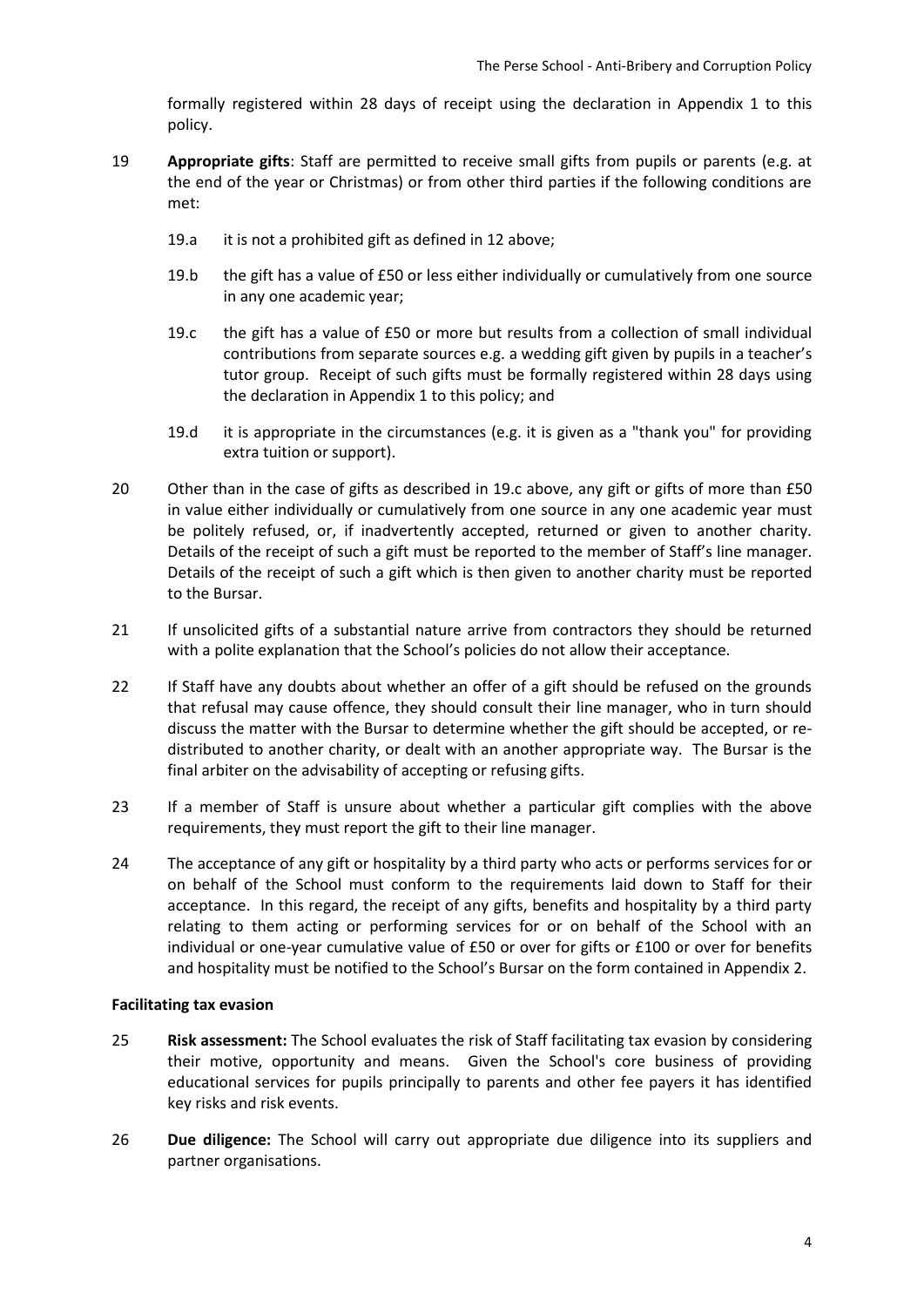<span id="page-6-0"></span>27 **Risk events:** This section sets out key events or steps which may involve risk. Staff must not take any of the steps set out in this section without the prior approval of the Bursar. Staff must not without the prior approval of the Bursar or Deputy Bursar make payment (by way of refund or otherwise) except into a UK based bank account of a person or organisation whose identity and ownership of the account has been verified by the School.

Staff must inform the Bursar in the event that any of these events happen or steps are attempted or are requested:

- 27.a In respect of parents and other fee payers, accepting payment:
	- 27.a.1 of substantial sums in cash;
	- 27.a.2 from parties with no clear legitimate reason for meeting the parent or feepayer's liabilities;
	- 27.a.3 from accounts in jurisdictions lacking sound anti-fraud, corruption, terrorism or anti-money laundering control. Transparency International's [Annual Corruption Perceptions Index](https://www.transparency.org/en/cpi/2019) is a useful reference point to help gauge which jurisdictions might require closer due diligence.
- 27.b In respect of suppliers and other commercial partners:
	- 27.b.1 entering into side-letters which materially vary key terms in the main agreement like performance and price;
	- 27.b.2 entering into commercial arrangements involving steps, terms or parties for which there is no clear, legitimate commercial need;
	- 27.b.3 making payment in cash except for petty cash payments where it is usual legitimate commercial practice;
	- 27.b.4 being asked to make payment otherwise than in accordance with contractual terms or without a numbered invoice or receipt;
	- 27.b.5 being asked to pay an invoice which appears to be non-standard or customised, for example with non-standard allocations for the goods and services supplied or which does not include VAT or VAT registration details when it should;
	- 27.b.6 being asked to make payment otherwise than to the supplier's regular account for invoices, previously approved by the School;
	- 27.b.7 issuing or being asked to issue customised or non-standard invoices, reissuing invoices or issuing invoices for example which do not reflect sums payable or their proper apportionment to services and cost centres in accordance with usual commercial practice.
	- 27.b.8 Being asked to make payments otherwise than into a UK bank account, unless it is the supplier's regular account for invoices, previously approved by the School.
- 27.c In respect of Staff:
	- 27.c.1 engaging Staff other than on standard commercial terms correctly reflecting the basis on which they are engaged;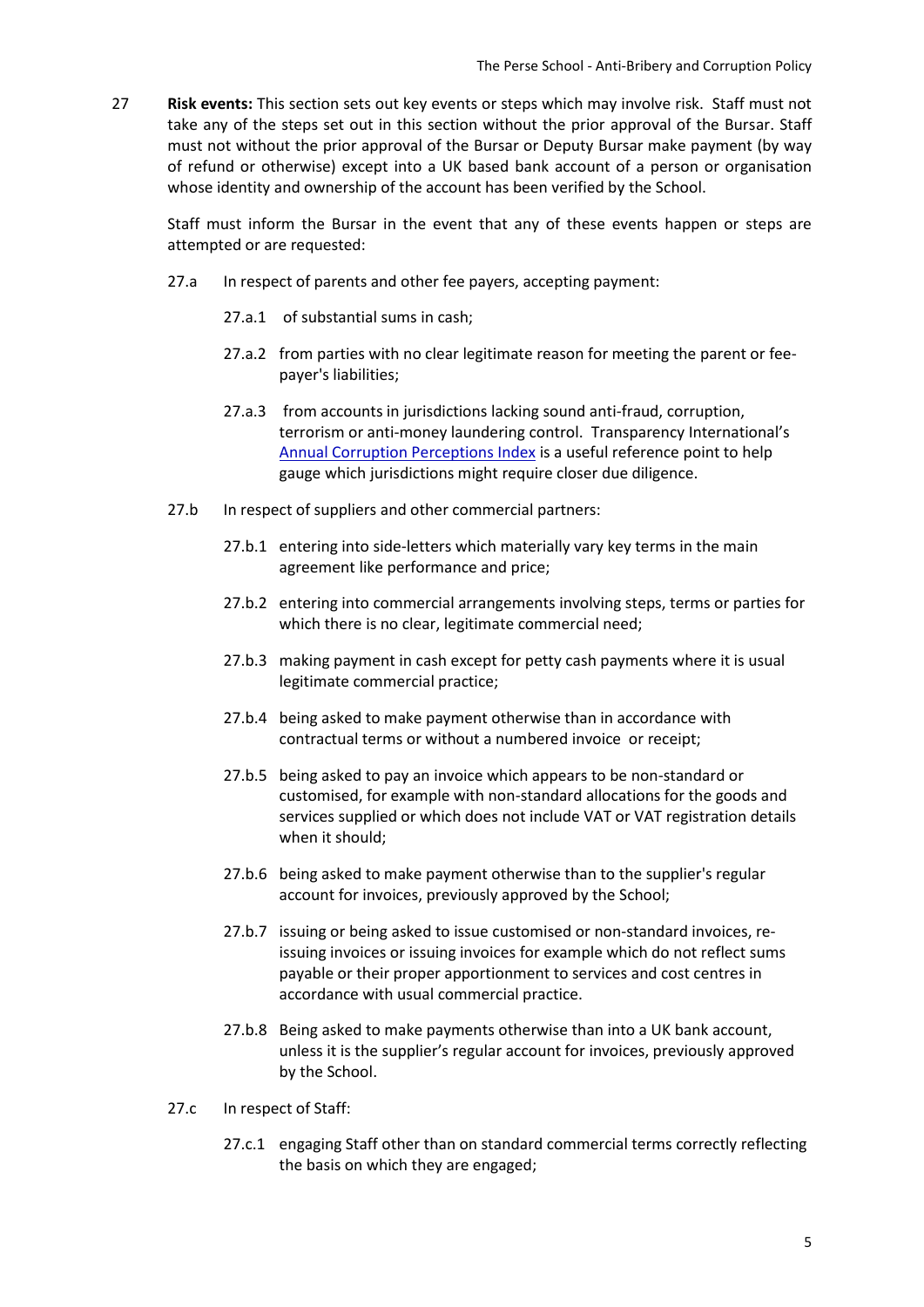- 27.c.2 claiming or paying expenses on a non-taxable basis except where it is clear that is the correct treatment;
- 27.c.3 paying fees, salary or expenses otherwise than into a UK bank account (after proper deductions in respect of tax and NI payable at source where applicable).

#### <span id="page-7-0"></span>**Unacceptable behaviour**

- 28 It is not acceptable for Staff (or someone on their behalf) to:
	- 28.a accept payment from a third party that they know or suspect is offered with the expectation that it will obtain a business advantage for them;
	- 28.b create false records or fail to record and account for receipts, payments or commercial arrangements accurately;
	- 28.c enter into or document any arrangement which does not accurately reflect or conceals what is happening commercially;
	- 28.d pay trade suppliers or contractors in cash;
	- 28.e enter into arrangements where the legitimate commercial reason for including any step, any party or any document is not clear;
	- 28.f enter into or assist with any other arrangement which they know or suspect is fraudulent;
	- 28.g threaten or retaliate against another worker who has refused to commit a bribery or tax evasion offence or who has raised concerns under this policy;
	- 28.h engage in any activity that might lead to a breach of this policy.

#### <span id="page-7-1"></span>**Facilitation payments and kickbacks**

- 29 **Facilitation payments:** The School does not make, and will not accept, facilitation payments or "kickbacks" of any kind.
- 30 **Kickbacks:** Kickbacks are typically payments made in return for a business favour or advantage. All Staff must avoid any activity that might lead to, or suggest, that a facilitation payment or kickback will be made or accepted by the School.
- 31 **Payments made by Staff:** If a member of Staff is asked to make a payment on behalf of the School, they should always be mindful of what the payment is for and whether the amount requested is proportionate to the goods or services provided. Staff should always ask for a receipt which details the reason for the payment. If they have any suspicions, concerns or queries regarding a payment, they should raise these with the Bursar.

#### <span id="page-7-2"></span>**Donations**

- 32 **Political parties:** The School does not make contributions to political parties.
- 33 **Charitable giving:** The School only makes charitable donations which accord with its Memorandum of Association and that are legal and ethical under UK law.

# <span id="page-7-3"></span>**Reporting**

34 **Raising concerns:** Staff should be aware of the specific risk events described in section [27](#page-6-0) above and are encouraged to raise concerns about any issue or suspicion of malpractice at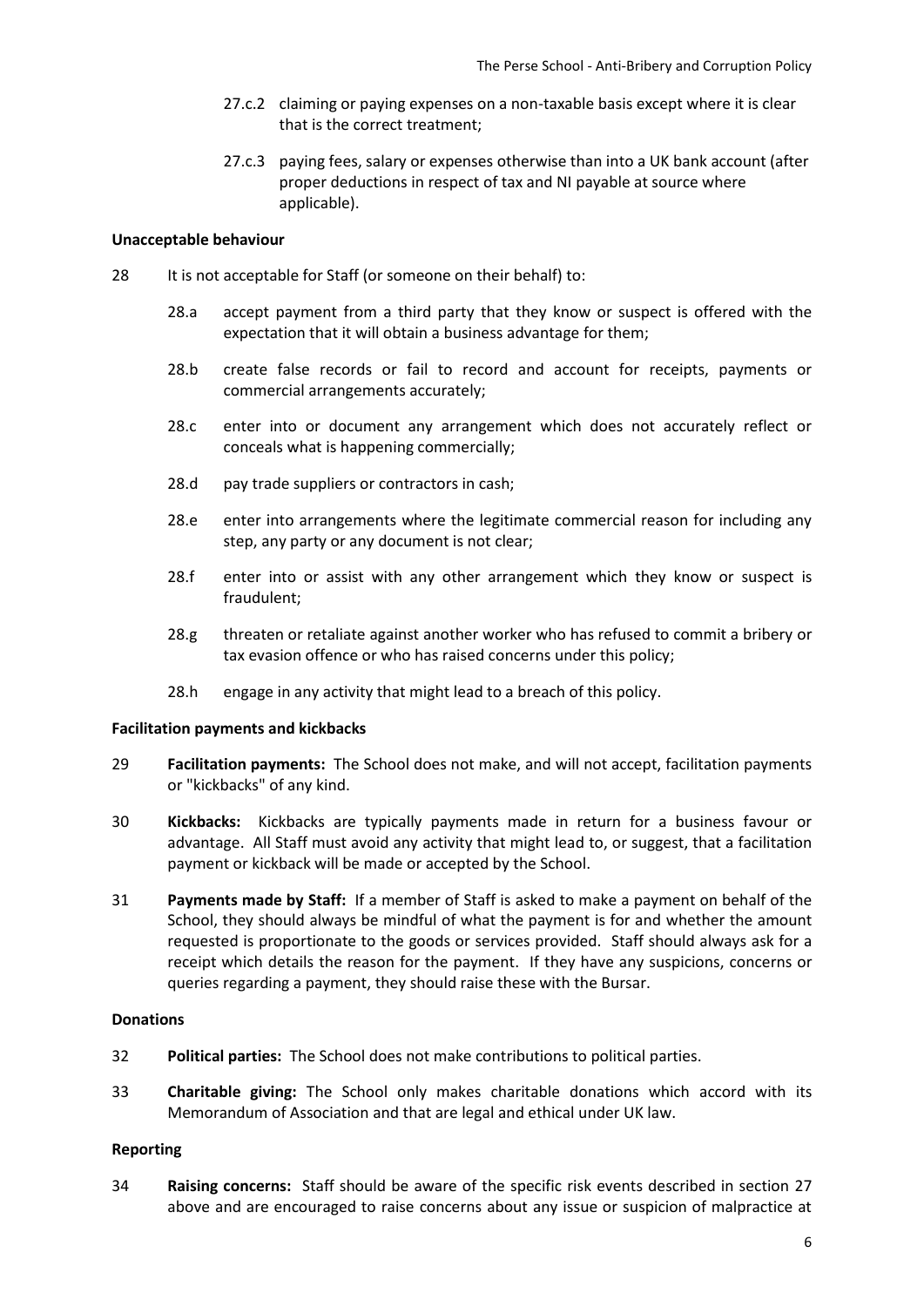the earliest possible stage. If a member of Staff is unsure whether a particular act constitutes bribery or corruption, or if they have any other queries, these should be raised with the Bursar.

- 35 **Reporting - whistleblowing:** If Staff encounter any of acts of corruption, bribery or the facilitation of tax evasion **by the School or their colleagues**, or, if they are offered a bribe, are asked to make one, asked to engage in activity which they suspect may facilitate tax evasion or if they suspect that this may happen in the future, or believe that they are a victim of another form of unlawful activity **by the School or their colleagues**, they must report them promptly in accordance with the School's Whistleblowing policy.
- 36 **Reporting - other:** If Staff encounter any acts of corruption or bribery or tax evasion **by a third party**, or if they or a colleague are offered a bribe, are asked to make one, are asked to engage in activity which they suspect may facilitate tax evasion or if they suspect that this may happen in the future, or believe that they or a colleague are a victim of another form of unlawful activity **by a third party**, they must report them promptly to the Bursar. For example, if Staff encounter any of the following situations while working at the School, they must report them promptly to the Bursar:
	- 36.a Staff become aware that a third party engages in, or has been accused of engaging in, improper business practices;
	- 36.b a third party insists on receiving a commission or fee payment before committing to sign up to a contract with the School, or carrying out a government function or process for the School;
	- 36.c a third party requests payment in cash and / or refuses to sign a formal commission or fee agreement, or to provide an invoice or receipt for a payment made;
	- 36.d a third party requests that payment is made to a country or geographic location different from where the third party resides or conducts business;
	- 36.e a third party requests an unexpected additional fee or commission to "facilitate" a service;
	- 36.f a third party demands lavish entertainment or gifts before commencing or continuing contractual negotiations or provision of services;
	- 36.g Staff are offered an unusually generous gift or offered lavish hospitality by a third party;
	- 36.h a third party requests that a payment is made to "overlook" potential legal violations;
	- 36.i a third party requests that a member of Staff provides employment or some other advantage to a friend or relative;
	- 36.j Staff receive an invoice from a third party that appears to be non-standard or customised or are asked to pay without an invoice;
	- 36.k Staff are asked to provide non-standard or customised invoices;
	- 36.l a third party insists on the use of side letters or refuses to put terms agreed in writing;
	- 36.m contracts, terms or arrangements are more elaborate than appear to be commercially necessary;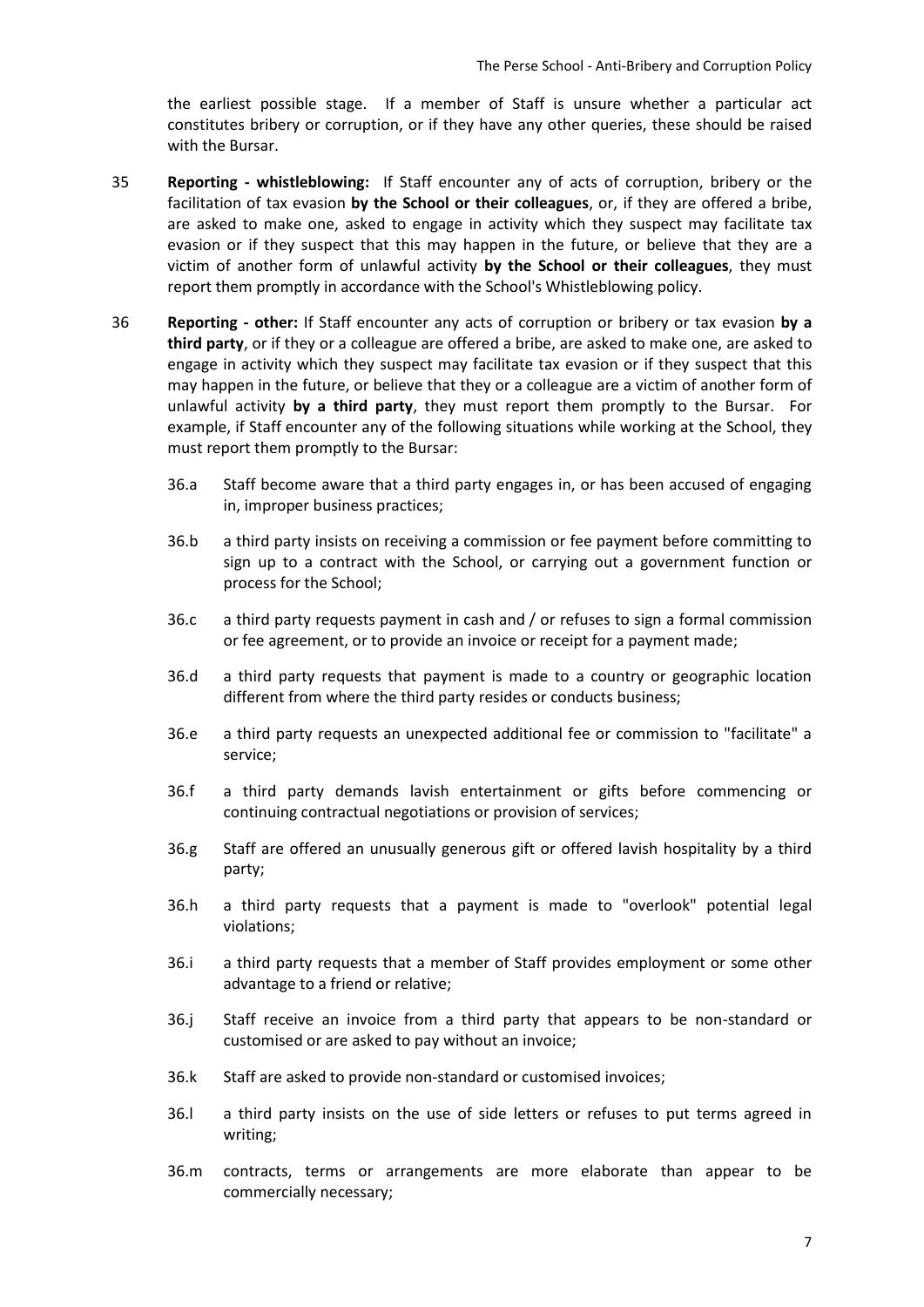- 36.n parties or steps in transactions are located in or funds are routed through jurisdictions which are identified by credible sources to lack sound anti-fraud, anticorruption, anti-terrorism or anti-money laundering control;
- 36.o Staff are asked to pay in cash or the School receives payment in cash, except where the sum is nominal and payment in cash is in accordance with normal good business practice;
- 36.p Staff identify any circumstances which might conceal or misrepresent an arrangement or appear unnecessarily complex or might otherwise facilitate or risk facilitating the evasion of tax;
- 36.q Staff notice that the School has been invoiced for a commission or fee payment that appears large given the service stated to have been provided;
- 36.r a third party requests or requires the use of an agent, intermediary, consultant, distributor or supplier that is not typically used by or known to the School.
- 37 **Prevention, detection and reporting:** The prevention, detection and reporting of bribery, tax evasion and other forms of corruption are the responsibility of all those working for the School or under the School's control. All Staff are required to avoid any activity that might lead to, or suggest, a breach of this policy.

#### **Induction and training**

- 38 This policy is provided to support staff on induction. A summary of this policy is included in the Teaching Staff Handbook which is provided to teaching staff on induction. The policy is provided to Governors in the Governing Board Handbook. The policy is also available to staff on the School Policies section of SharePoint. Staff can also seek guidance or support via their line manager if they are unsure about any situation.
- 39 Training on this policy will be provided as appropriate. Governors and senior members of staff will support training, demonstrating and modelling the School's top-level commitment to the issues addressed in this policy.
- 40 The School's zero-tolerance approach to bribery, corruption and the facilitation of tax evasion will be communicated to all third parties at the outset of the relationship and as appropriate thereafter.

#### <span id="page-9-0"></span>**Records**

- 41 **The School's obligations:** The School must keep financial records and have appropriate internal controls in place to prevent bribery, corruption and the facilitation of tax evasion.
- 42 **Expense Claims:** Staff must ensure all expenses claims relating to hospitality, gifts or expenses incurred to third parties are authorised by the relevant head of department or senior management team member and specifically record the reason for the expenditure.
- 43 **Records:** All accounts, invoices, memoranda and other documents and records relating to dealings with third parties, such as parents, suppliers and business contacts, should be prepared and maintained with strict accuracy and completeness. No accounts must be kept "off-book" to facilitate or conceal improper payments or facilitate tax evasion.

# <span id="page-9-1"></span>**Detriment**

44 **Detriment:** The School is committed to ensuring no one suffers any detrimental treatment as a result of refusing to take part in bribery or corruption, or because of reporting in good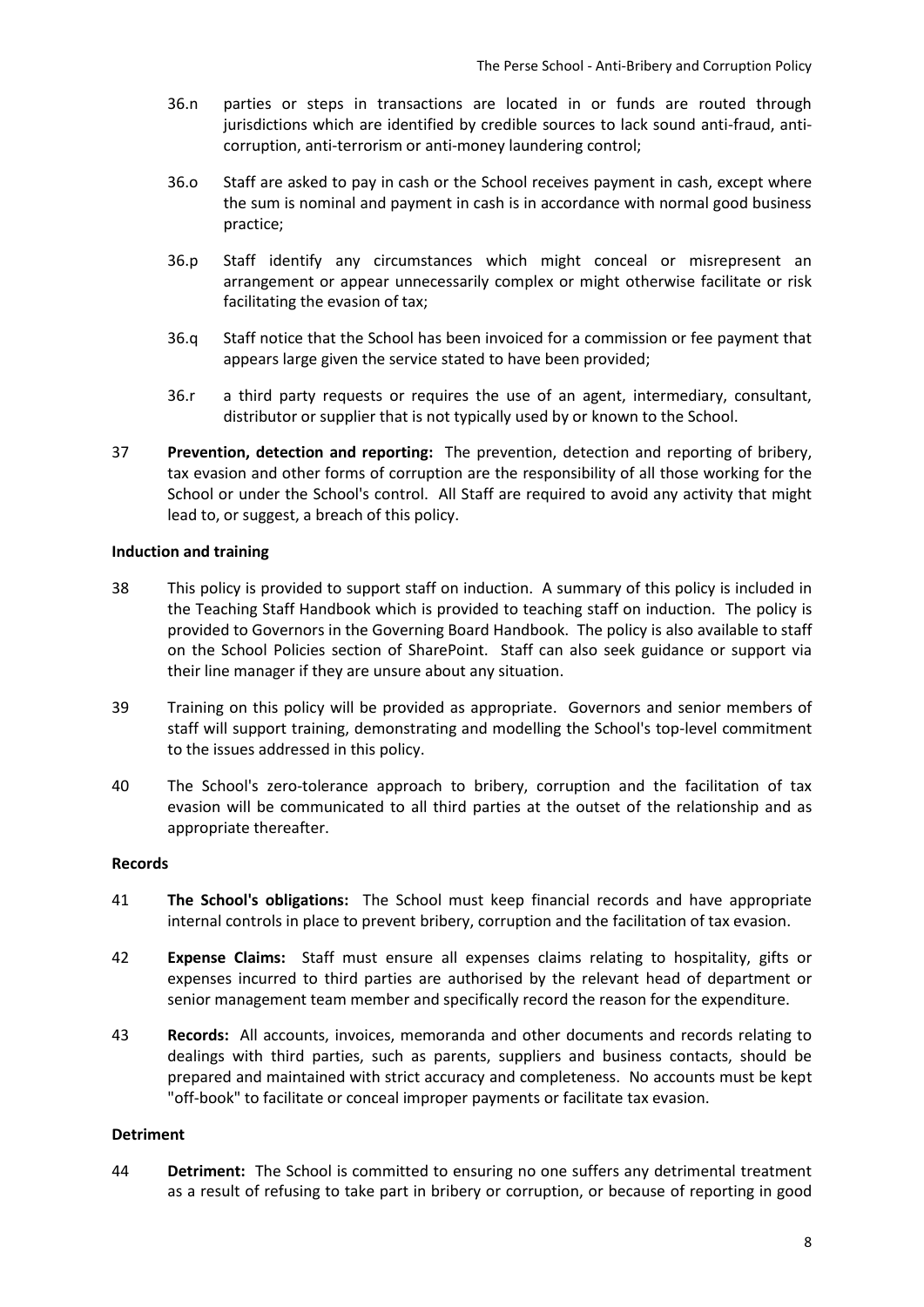faith their suspicion that an actual or potential bribery, tax evasion or other corruption offence has taken place, or may take place in the future.

45 **Detrimental treatment:** Detrimental treatment includes dismissal, disciplinary action, threats or other unfavourable treatment connected with raising a concern. If any person believes that they have suffered any such treatment, they should inform the Bursar immediately. If the matter is not remedied, and they are an employee, they should raise it formally using the School's grievance procedure.

# <span id="page-10-0"></span>**Consequences of breaching this policy**

- 46 **Breach:** Any employee who breaches this policy may face disciplinary action, which could result in dismissal for gross misconduct. Anyone else who acts or performs services for or on behalf of the School and is found to be in breach of this policy can expect to have their contract terminated with immediate effect and without compensation for any loss. Where appropriate, the School will include terms in its contracts with third parties requiring compliance with the School's standards and with the requirements of the Bribery Act 2010 and Criminal Finances Act 2017.
- 47 **Sanction:** For individuals, bribery and corruption are punishable by up to ten years' imprisonment and facilitating tax evasion by up to life imprisonment. If the School is found to have taken part in or failed to prevent bribery, corruption or the facilitation of tax evasion, the School could face an unlimited fine and damage to its reputation. The School takes its legal responsibilities very seriously.

| Authorised by         | Jonathan Scott<br>On behalf of the Board of Governors |
|-----------------------|-------------------------------------------------------|
| <b>Effective Date</b> | 19 <sup>th</sup> April 2021                           |
| Date of next review   | December 2021 (or earlier if required)                |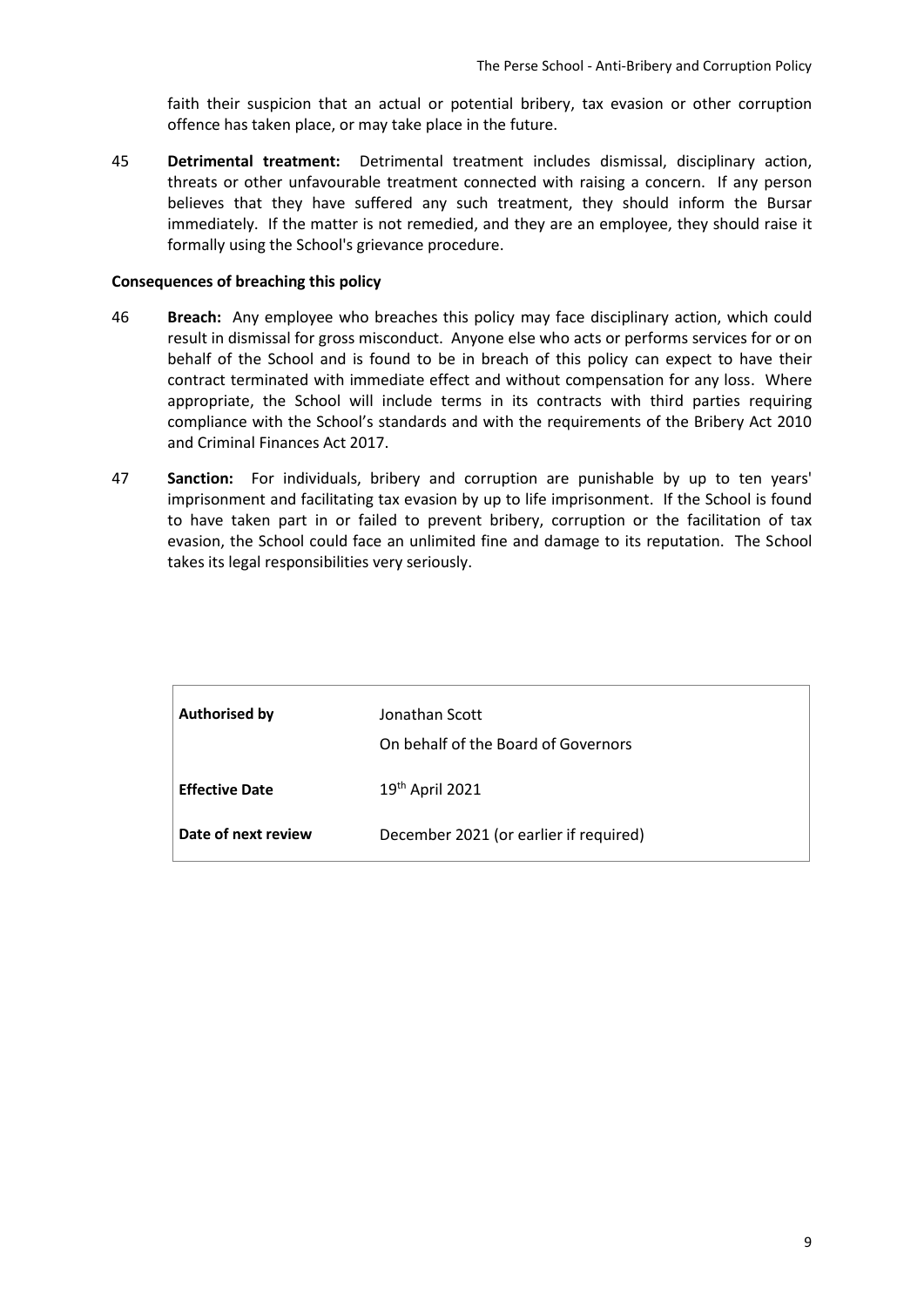# <span id="page-11-0"></span>**Appendix 1**

#### **Pro-forma for the declaration of hospitality or other benefits**

Before accepting any offers of hospitality or other benefits of **£50** or over in value Staff members should seek the approval of their line manager.

Hospitality or other benefits of **£100** or over in value must be formally registered using this proforma within 28 days of the date of receipt.

Where a member of Staff receives a series of hospitality or other benefits from the same organisation or individual in any one year with a cumulative value of **£100** or over when taken together, these too must be formally registered using this pro-forma.

| Name of member of staff:                        |
|-------------------------------------------------|
| <b>Position:</b>                                |
| Name & address of donor of gift or hospitality: |
| Description of hospitality or other benefit:    |
| Value of hospitality or other benefit:          |
| Date of hospitality or other benefit:           |
| Signature of member of staff:                   |
| Date of entry:                                  |
| <b>Bursar's signature</b>                       |